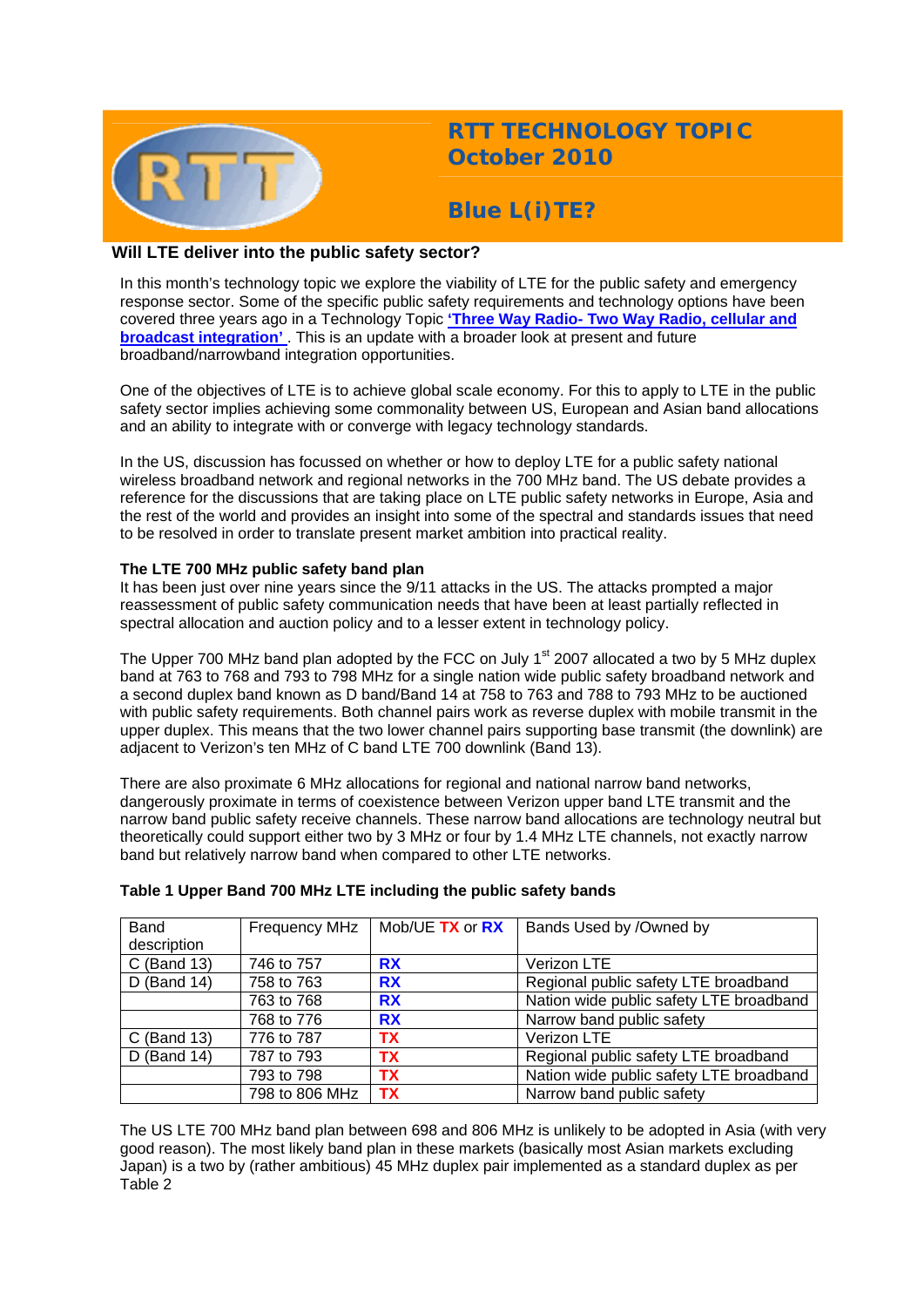### **Table 2 LTE 700 band in Asia (Region 3)**

| 698    | 698 - 703 | 703-748       | 748-758 | 758-803       | 803-806 | 806-824       |  |
|--------|-----------|---------------|---------|---------------|---------|---------------|--|
| Top of | 5 MHz     | <b>45 MHz</b> | 10 MHz  | <b>45 MHz</b> | 3 MHz   | <b>PPDR</b>   |  |
| the TV | quard     | <b>LTE</b>    | Centre  | <b>LTE</b>    | quard   | ТΧ            |  |
| band   | band      | <b>Mob TX</b> | qap     | <b>Mob RX</b> | band    | <b>P25 or</b> |  |
|        |           |               |         |               |         | <b>iDEN</b>   |  |

Putting this US regulatory set back to one side, the promise of LTE public safety spectrum in the US market and associated federal funding has prompted infrastructure vendor interest.

In July, Motorola announced a pilot **[LTE public safety network in San Francisco](http://mediacenter.motorola.com/content/detail.aspx?ReleaseID=13090&NewsAreaId=2)** as a broadband overlay to the existing APCO 25/Project 25 narrow band digital radio system. **[APCO 25](http://www.tiaonline.org/standards/technology/project_25/)** is a user requirement body overseen by the **A**ssociation of **P**ublic Safety **C**ommunications **O**fficials. Project 25 (P25) fulfils a similar role to the **[TETRA Forum](http://www.tetramou.com/)** and **[ETSI TETRA standards process](http://www.etsi.org/website/Technologies/TETRA.aspx)** in European and ROW markets. P25 radios have overlapping spectrum with analogue and digital two way radios known as **[iDEN](http://www.motorola.com/Business/US-EN/Business+Product+and+Services/Two-Way+Radios+and+Pagers+-+Business/iDEN+Harmony). [Motorola](http://www.motorola.com/Business/US-EN/Business+Product+and+Services/Two-Way+Radios+-+Public+Safety/Digital+Mobile+Radios/APX_6500)** is a dominant vendor of both technologies. There is also a bonded channel variant of iDEN known as **[WiDEN.](http://en.wikipedia.org/wiki/WiDEN)** iDEN and WiDEN products are targeted at the US **S**pecialised **M**obile **R**adio (SMR) market which is similar but different to the European and ROW PMR (**P**rivate **M**obile **R**adio) market or business radio market. The networks and band allocations are also described functionally as **[Public Protection and Disaster Relief](http://apps.ero.dk/ecc_workprogram/Application/WorkProgram/WorkItemList/)** (PPDR).

At the **[APCO conference](http://www.apco2010.org/)** this August there were vendor announcements from **[Alcatel](http://www.alcatel-lucent.com/wps/portal/!ut/p/kcxml/04_Sj9SPykssy0xPLMnMz0vM0Y_QjzKLd4x3tXDUL8h2VAQAURh_Yw!!?LMSG_CABINET=Docs_and_Resource_Ctr&LMSG_CONTENT_FILE=News_Releases_2010/News_Article_002149.xml)** on public safety LTE integration with EADS supply public safety 911 dispatch data systems. EADS also supplies TETRA systems outside the US. Nokia Siemens announced joint projects with **[Harris](http://www.harris.com/view_pressrelease.asp?act=lookup&pr_id=3042)**, a P25 supplier. On September 7<sup>th</sup> Motorola and **[Ericsson](http://www.ericsson.com/news/1443016)** announced they would be working together on LTE public safety solutions

Public safety vendors and regulators have a chequered history when it comes to delivering interoperability. TETRA and P25 radios for example are incompatible both in terms of technology (the air interface) and band allocation. **[TETRAPOL](http://www.tetrapol.com/home/tetrapol.html)** is yet another (narrow band) standard deployed in other bands in Europe.

Within the US and Europe and Asia, legacy analogue networks are still operational. Interoperability can often therefore only be realised by supporting multiple digital and analogue radio systems making scale economy hard to achieve.

In the US, the White Space spectrum in the 700 MHz band has also just been **[officially released by](http://www.fcc.gov/Daily_Releases/Daily_Business/2010/db0923/DOC-301650A1.pdf)  [the FCC](http://www.fcc.gov/Daily_Releases/Daily_Business/2010/db0923/DOC-301650A1.pdf)** for 'Super WiFi'. This will introduce complexity and uncertainty when managing multiple radio system co existence particularly if public safety networks are designated as safety critical.

The LTE 700 MHz public safety networks could work completely separately from all other radio systems but from a specialist user perspective it would be sensible to have at least some interoperability with other networks. For example public safety rural data coverage requirements and user expectations would suggest additional infrastructure will be needed in rural areas. Conversely public safety bodies are unlikely to have the finance to build dense urban networks. Public safety users will expect and probably insist on broadband connectivity with the same coverage footprint as existing narrow band voice networks. Economically this means that public safety LTE 700 networks and commercial cellular LTE 700 networks will need to find some way of working together technically and commercially.

Table 1 suggests the obvious starting point for the US market at least would be a dual band radio capable of accessing Verizon LTE upper C band (Band 13).

However this would increase the operational pass bandwidth of the Verizon Band 13 radios by 18 MHz. This will compromise performance and add cost and weight, an unattractive option for Verizon and Verizon subscribers.

### **The US 800 MHz Public safety band plan**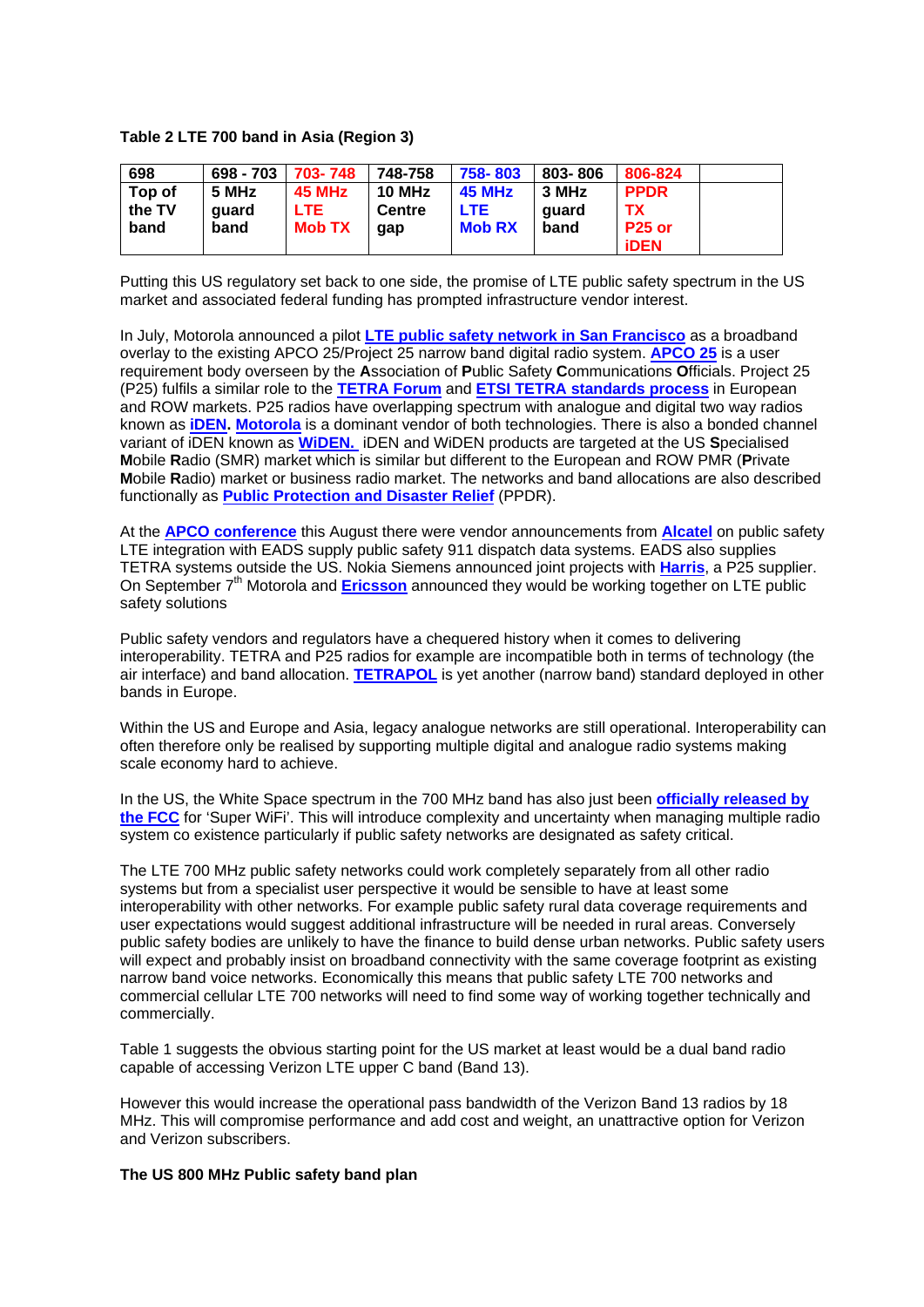An alternative option is to produce dual band P 25/LTE or iDEN/LTE radios.

In terms of band allocation, legacy APCO 25/P25 radios are implemented with mobile TX at 821 to 824 MHz (immediately adjacent to the US 850 cellular mobile transmit band between 824 and 849 MHz)) and mobile RX at 866 to 869 MHz (immediately adjacent to the US 850 mobile receive at 869 to 894 MHz).

However Release 9 of the 3GPP specifications proposes three extensions/variations to the US 850 band including adding 10 MHz at the lower end of the present Band 5 allocation which includes all of the legacy P25 800 MHz channels and some of the proposed new channels.

P25 radios and iDEN radios are now coming to market capable of supporting the frequency bands shown to the right of the table. This extends P25 and iDEN into channels previously used and still used for analogue two way radio.

| 806 to 810 | <b>MOB/UE TX</b> | Conventional<br><b>PMR</b> | <b>New Project 25</b><br><b>TX or iDEN</b> |  |
|------------|------------------|----------------------------|--------------------------------------------|--|
| 810 to 816 | <b>TX</b>        | <b>Trunked PMR</b>         | 806 to 824 MHz                             |  |
| 816 to 821 | <b>TX</b>        | <i><b>iDEN/wIDEN</b></i>   | 18 MHz or 8 MHz with no US 850             |  |
| 821 to 824 | <b>TX</b>        | APCO 25                    | overlap                                    |  |
| 824 to 849 | <b>TX</b>        | US 850 cellular            | <b>Proposed extension down to 814</b>      |  |
|            |                  |                            | <b>MHz</b>                                 |  |
| 851 to 855 | <b>MOB/UE RX</b> | Conventional               | <b>New Project 25</b>                      |  |
|            |                  | <b>PMR</b>                 | <b>RX or iDEN</b>                          |  |
| 855 to 861 | <b>RX</b>        | <b>Trunked PMR</b>         | 851 to 869 MHz                             |  |
| 861 to 866 | <b>RX</b>        | <i><b>iDEN/wIDEN</b></i>   | 18 MHz or 8 MHz with no US 850             |  |
| 866 to 869 | <b>RX</b>        | APCO 25                    | overlap                                    |  |
| 869 to 894 | <b>RX</b>        | US 850 cellular            | <b>Proposed extension down to 859</b>      |  |
|            |                  |                            | <b>MHz</b>                                 |  |
| 896 to 902 | <b>TX</b>        | <b>Trunked PMR</b>         | <b>IDEN SMR 896 to 902 MHz</b>             |  |
| 934 to 940 | <b>RX</b>        | <b>Trunked PMR</b>         | <b>iDEN SMR 934 to 940 MHz</b>             |  |

| Table 3 US 800 MHz public safety - old and new band plan |
|----------------------------------------------------------|
|----------------------------------------------------------|

iDEN radios have 25 KHz channel spacing with a transmit power of up to 1 watt and a six slot QPSK modulated TDMA physical layer.

P25 radios can have 12.5, 20 or 25 KHz channel spacing and an output power of between one and three watts (also QPSK modulated). In car mobiles can have an output power anywhere between 10 and 35 watts. Base stations can be up to 100 watts. This is serious radio, optimized for rural coverage and deep urban in building penetration.

Multi band versions of P25 radios also have to be capable of working at VHF between 136 and 174 MHz and UHF between 380 and 470 MHz.

The theory is that LTE will provide a broadband bridge between these legacy networks and will allow the public safety sector to benefit from global scale economies with an opportunity to amortise research, development and manufacturing investment across billions of user devices per year. From a specialist user experience perspective this should provide an opportunity to source standard form factor phones, smart phones, tablet/slates and lap tops at consumer prices.

Ideally this user equipment would also be able to access commercial LTE networks.

From the tables above it would seem initially attractive to consider integration with the US 850 band rather than LTE 700. Future iterations of P25 could include a 5 MHz LTE channel adjacent to the US 850 commercial networks as or when or if they transition to LTE.

The problem with this from an RF performance perspective is that even extending the US 850 band by 10 MHz to 35 MHz decreases user equipment sensitivity by 1 dB. Here we are suggesting adding 18 MHz to create a pass band of 43 MHz. This would involve at least as much loss again.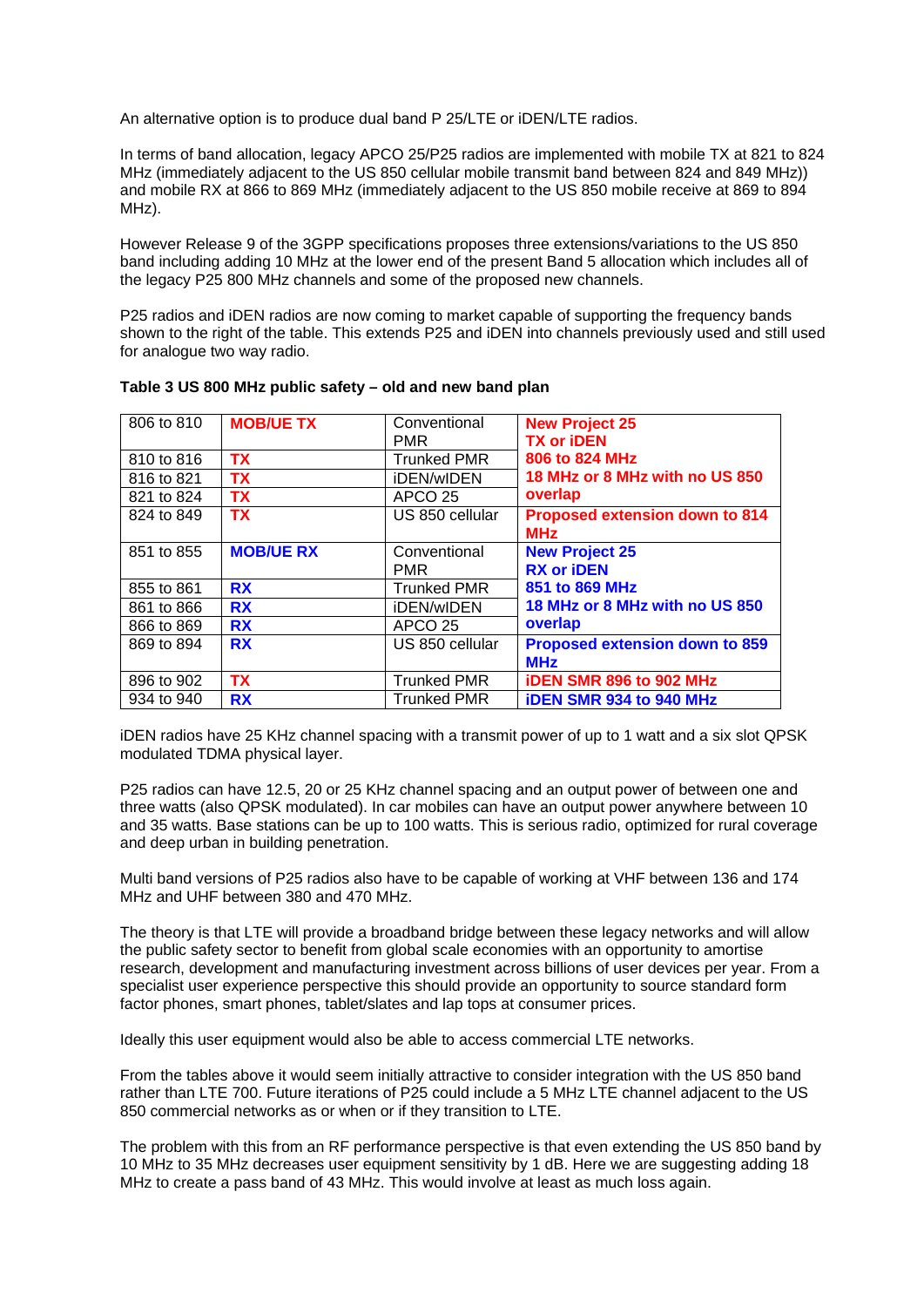Coupling P25 radios with the LTE channel allocations in the 700 MHz band would require a dual mode radio to support P25 TX at 806 to 824 MHz and theoretically at least low band LTE 700 TX down at 698 MHz. This is 126 MHz of operational bandwidth equivalent to a 16% ratio of the centre of the band. The stretch on the RX path would be similar. This is technically challenging and commercially unlikely. In practice the user equipment would be several radios in one box.

A P25 dual mode radio which interoperated just with the LTE national public safety 700 MHz network would be easier to implement and the narrow band public safety bandwidth could be included as well but the devices would still need to stretch on the receive path from 758 MHz to 869 MHz (111MHz) or 746 MHz to include Verizon Band 13 (123 MHz). Either option would still need a dual or triple front end to be sufficiently efficient.

The problem could be solved technically by throwing away the P25 and iDEN radios, reallocating the bandwidth to US 850 operators and just having LTE 700 police and SMR radios. However this would be hard to sell to public safety and specialist mobile radio users. They would quite rightly point to some of the difficulties encountered when Sprint Nextel iDEN users were forcefully migrated on to the Sprint CDMA network.

Alternatively the LTE mobile broadband network could be regarded as a separate network function with legacy networks and new P25 and iDEN radios providing voice coverage and specialist user requirements such as all informed user capability, <250 millisecond press to connect on to channel access times, multi group and wide area broadcast messages, dynamically changeable priority levels, extra secure authentication and encryption, task optimized noise cancellation, storm plans and special event plans, back to back working, ground to air links, surveillance functions and ruggedized user equipment – all that special stuff.

This however implies parallel standards and parallel development, manufacturing and **[test processes](http://www.p25.com/)** and some significant interworking and interoperability challenges.

An alternative would be to use LTE for broadband and narrow band including voice but voice coverage both in rural areas and in terms of urban in building penetration would need to be absolutely as good as existing narrow band specialist radio.

LTE achieves high peak data rates by using wide channels (up to 20 MHz) in a wide variety of wide bands (up to 60 MHz at higher frequencies). However the 'cost' of delivering these high peak data rates is that multi band LTE user equipment will be inherently less sensitive than single band narrow band radios. (See the previous five technology topics for more detail on this).

Specialist mobile radio networks have to support fewer bands, often in the past only one, and have much narrower operational bandwidths and channel spacing. Narrow channel spacing allows for a narrow band IF. A narrow operational band allows for high Q filters and a highly efficient transmit and receive chain. This means that sensitivity and selectivity and transmit and receive efficiency are generally better than wider band devices. As a result voice coverage in specialist radio networks is likely to be better, particularly in rural areas or for deep in building penetration.

The IP voice used in LTE networks introduces additional packet header overheads that have to be taken out with a compression algorithm. Extracting a 12 kbps voice stream from a wideband 20 MHz channel is also computationally expensive. The computational overheads and compression clock cycles will also introduce delay overhead which would be better avoided if press to talk/press to connect needs to be supported. Talk groups and back to back working will also be needed which will require additional standards work.

For applications where high peak data rates are needed, LTE will provide peak data rates that specialist radio networks will find it impossible or at least difficult to match.

For voice and text applications, or where average data rates are more important than peak data rates for example in larger cells, narrow band networks will provide better voice quality and coverage and probably a longer data duty cycle. LTE could compete on coverage and building penetration if the voice or data traffic was heavily error protected but this will compromise spectral efficiency. If the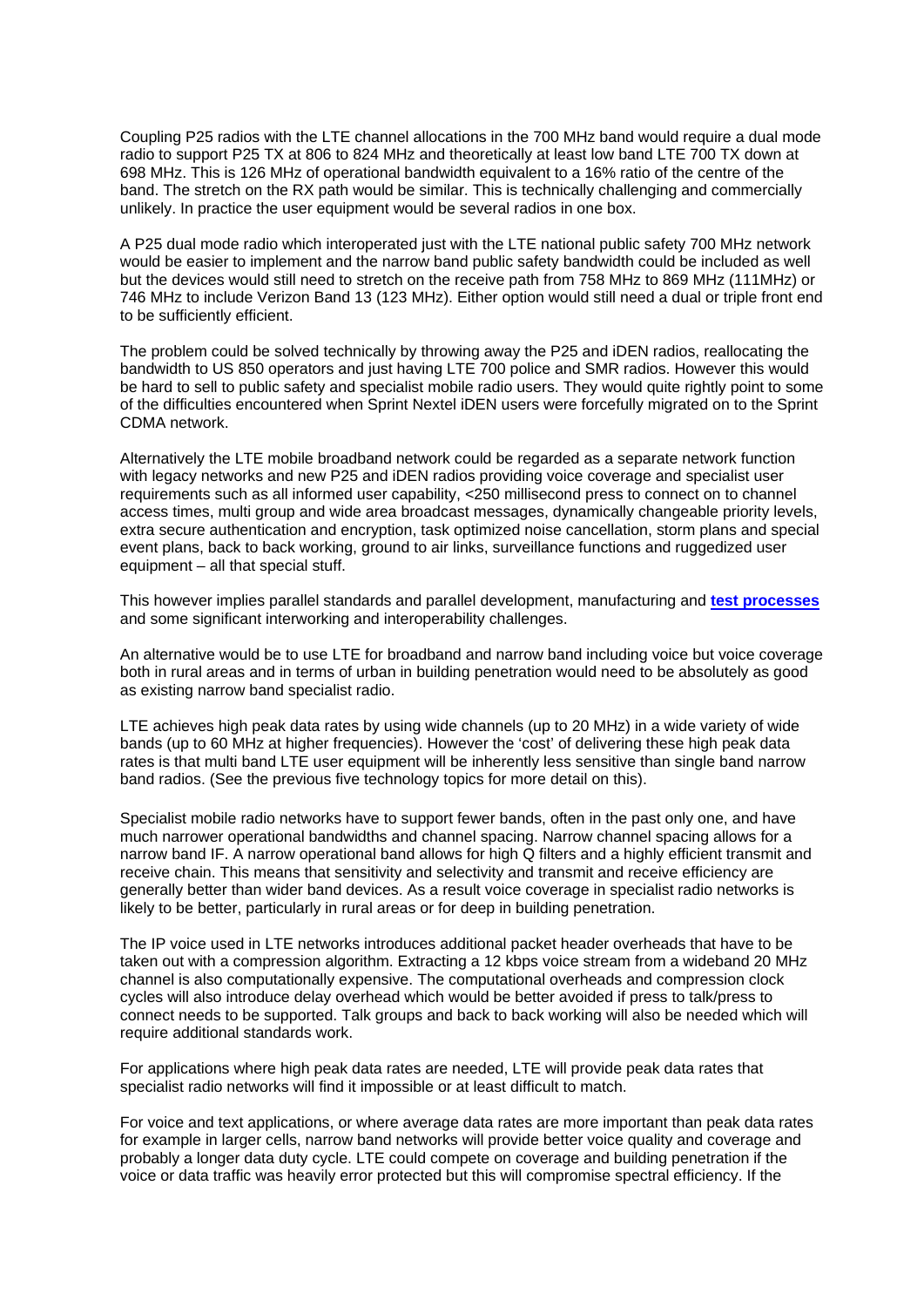bandwidth is inexpensive this does not matter. If the bandwidth is expensive, it matters a lot. Heavy error protection will also reduce TX and RX efficiency which will compromise the user data duty cycle. This does not matter if the user is attached to a vehicle power supply. It does matter if the user is out on an eight hour shift on foot or bike or horseback (not an uncommon requirement in crowd control situations).

#### **Policy issues and technology economics**

So the suitability of LTE for public safety in the US depends partly on spectral allocation and auction policy, partly on technology policy, partly on the application mix and partly on available budgets.

It seems unlikely that LTE 700 MHz networks on their own could meet all the needs of the public safety and or SMR sector. This means that it will be impossible to discontinue either P 25 or iDEN radio and network system development and deployment.

This loads parallel product development manufacturing and test cost on to the sector.

Some of this cost could be reduced if future iterations of P25 and iDEN could be dovetailed into the Release 10 (LTE Advanced) standards process. A 5 MHz channel could be used for LTE leaving sufficient channel bandwidth for narrow band Project 25 voice connectivity.

This would of course be entirely possible but presently improbable due to understandable vested interest both in the specialist radio vendor and specialist user community. Sector procurement policy is also understandably cautious about what might be perceived as relatively radical change.

While it is possible to design military specification radios that can access multiple bands using multiple technologies, these devices are neither low cost nor particularly energy efficient. They are also heavy. Public safety and emergency response user requirements could be best met by flexible radios capable of accessing commercial LTE radio bands and the public safety bands with RF performance at least as good as existing specialist radio products at a price point close to consumer price expectations.

At present it seems unclear as to how this will be achieved.

The US 700 MHz band plan is a salutary example of what happens when spectral allocation and auction policy is decided by economists who ignore engineering advice and abrogate regulatory responsibility by allowing the market to decide technology policy. Out of necessity, operators and vendors have to respond to short term market expectations. These are incompatible with the long term decisions that need to be taken on future technology options.

The US may well end up with well executed and well integrated broadband and narrow band public safety networks but they will be neither technically or commercially efficient unless a much greater degree of user equipment RF front end flexibility can be realized. This in turn requires a level of investment to which the industry presently has limited visibility.

In Europe and the Rest of the World there is an obvious opportunity to use at least part of the LTE 800 band (between 790 and 862 MHz) to support public safety broadband connectivity particularly as these bands overlap the Project 25/ iDEN bands in the US.

This would mean that standard LTE 800 user equipment and network hardware and software could be used in the US public safety market in the APCO band providing the global scale economy needed by the sector.

The (rather major) snag with this is that LTE 800 will probably be deployed as a reverse duplex with mobile RX at 790 to 821 MHz and mobile TX at 831 to 862 MHz. This is because there is concern in the broadcasting community that transmissions from mobile users will interfere with terrestrial TV reception, a process known as 'hole punching'. Alternatively the band could be deployed as a standard duplex with TV signals retransmitted from cellular base stations. Apart from opening up opportunities for integrated LTE 800/Project 25 public safety networks we would also get reliable digital TV on portable receivers – always handy in a national emergency and particularly relevant in countries presently attempting to reinvigorate **[local TV.](http://www.bbc.co.uk/news/uk-politics-11424065)** It would also make TV more resistant to interference from White Space transmissions. The band plan if implemented with LTE 800 as a standard duplex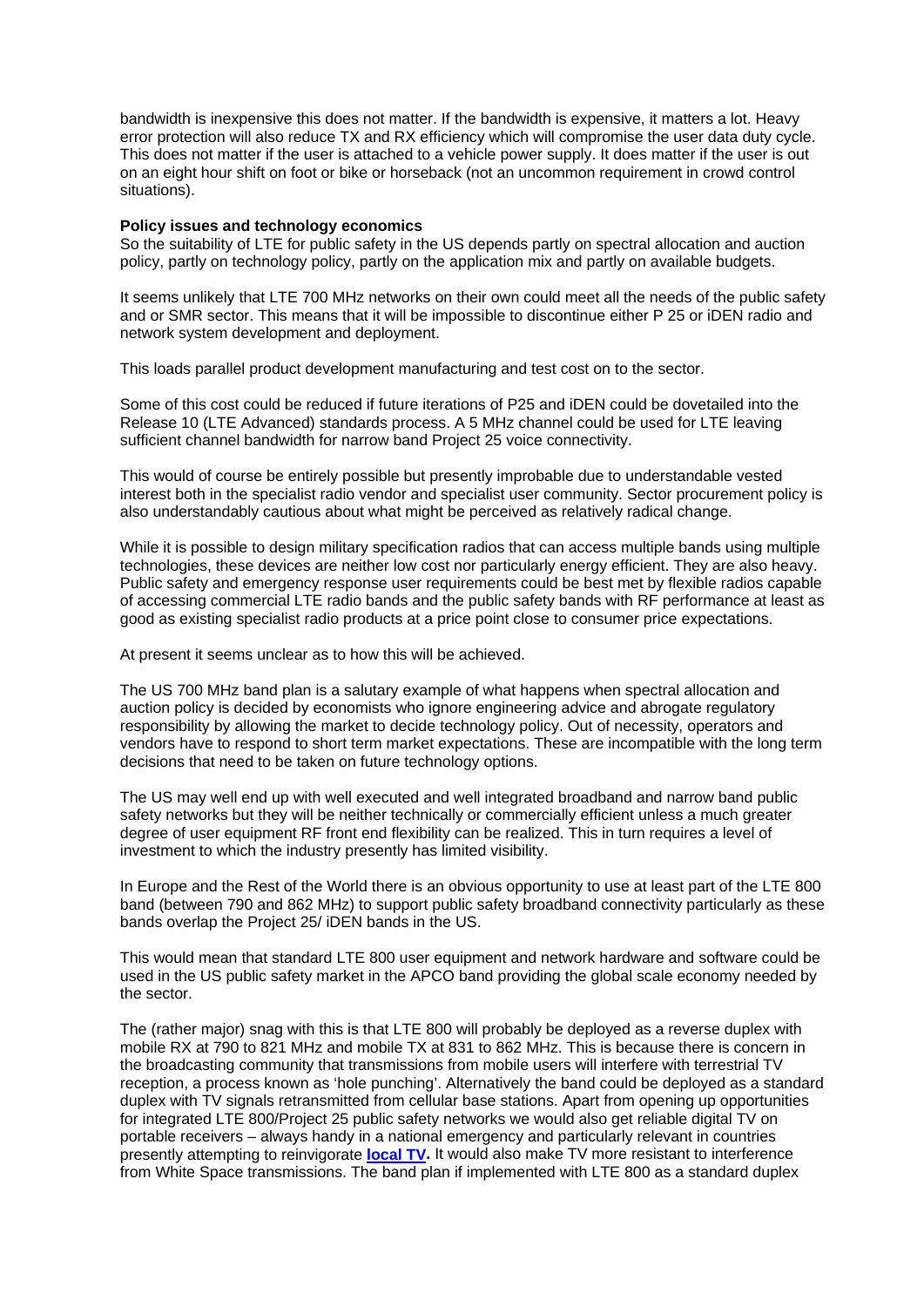(mobile TX in the lower paired band) would look something like this.

| <b>US</b>                            | <b>EUROPE/ROW</b>                                                       |
|--------------------------------------|-------------------------------------------------------------------------|
| <b>MOB TX P25/iDEN/US850</b>         | <b>MOB TX LTE 800</b>                                                   |
|                                      | 790                                                                     |
| <b>Narrow band P25 or iDEN</b>       |                                                                         |
| Could also be two by 1.4 or one      |                                                                         |
| by 3 MHz LTE                         |                                                                         |
|                                      |                                                                         |
| (5 MHz)                              |                                                                         |
| <b>Extended US 850 LTE</b>           | 821                                                                     |
|                                      | <b>MOB RX LTE 800</b>                                                   |
|                                      | 831                                                                     |
| <b>Narrow band P25 or iDEN</b>       |                                                                         |
|                                      |                                                                         |
| by 3 MHz LTE                         |                                                                         |
| <b>Broadband P25 LTE or iDEN LTE</b> |                                                                         |
| (5 MHz)                              |                                                                         |
| <b>Extended US 850 LTE</b>           | 862                                                                     |
|                                      |                                                                         |
|                                      | <b>MOB TX LTE 900</b>                                                   |
|                                      | 880                                                                     |
| <b><i>iDEN SMR TX</i></b>            |                                                                         |
|                                      | 915                                                                     |
|                                      | <b>MOB RX LTE 900</b>                                                   |
|                                      | 925                                                                     |
| <b><i>iDEN SMR RX</i></b>            |                                                                         |
|                                      | 960                                                                     |
|                                      | <b>Broadband P25 LTE or iDEN LTE</b><br>Could also be two by 1.4 or one |

| Table 4 US and European/ROW 800 MHz band plan implemented as standard duplex |  |  |  |  |
|------------------------------------------------------------------------------|--|--|--|--|
|------------------------------------------------------------------------------|--|--|--|--|

As an added bonus it can be seem that LTE 900 overlaps with the upper iDEN bands at 900 MHz which could be implemented as four by 1.4 MHz LTE bands, two by three MHz LTE or one by 5 MHZ LTE with some guard band.

Getting a band plan like this underway would however require a regulatory environment that creates incentives to encourage cooperation between the cellular and broadcasting industry, the public safety radio user ,standards and vendor community and White Space vendors and investors on both sides of the Atlantic, preferably bridging private sector and public sector interest.

An adversarial spectral allocation process designed to maximize income from spectral auctions makes this cooperation harder to achieve. This is compounded by a failure to realise any substantive global harmonisation particularly in the LTE 700 band. A lack of cross sector and or transatlantic let alone global thinking and direction in standards setting also does not help.

International spectral and standards policy together have a direct impact on user equipment cost and performance and user experience value. Regional standards now make very little economic sense. Nationally specific standards make even less sense. Vendor specific standards only make sense to the vendor.

If a local or regional band allocation or adopted standard does not scale on a global basis, this needs to be factored into bid valuation and network **r**eturn **o**n **i**nvestment expectations. This seldom seems to happen.

## **Ends**

A shorter version of this technology topic is published in the September 2010 edition of **[Land Mobile](http://www.landmobile.co.uk/cgi-bin/go.pl/library/contents.html?type=Features)  [Magazine](http://www.landmobile.co.uk/cgi-bin/go.pl/library/contents.html?type=Features)**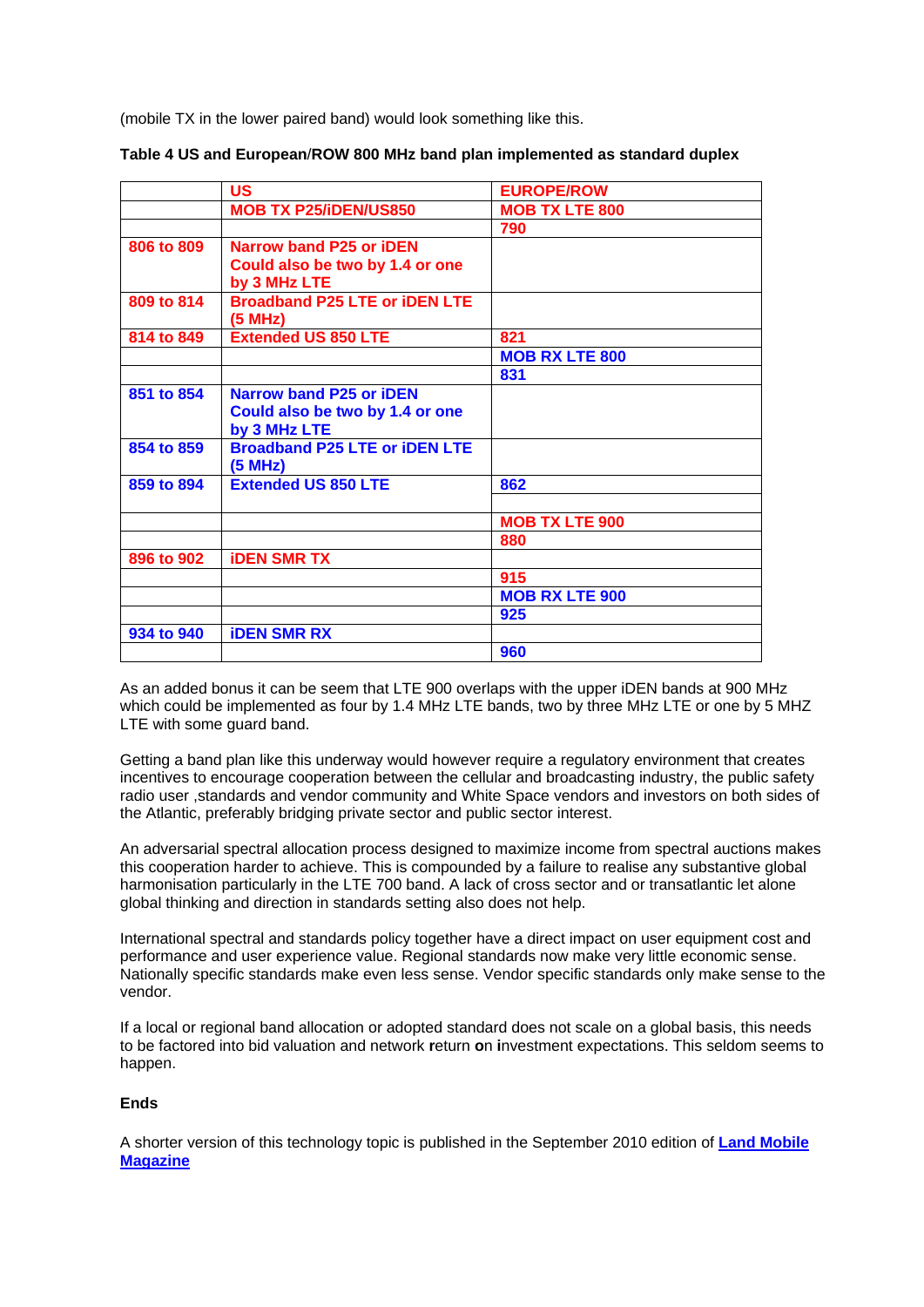**[RTT](http://www.rttonline.com/)** have just produced a major new 70 page study on LTE user equipment and LTE network economics. The study is written by RTT with statistics and economic modelling from **[The Mobile](http://www.themobileworld.com/)  [World](http://www.themobileworld.com/)** and is sponsored by Peregrine Semiconductor and Ethertronics.

The study, 'LTE User Equipment, network efficiency and value' is available free of charge from the linked web site.

**[www.makingtelecomswork.com](http://www.makingtelecomswork.com/)**

**Information on [Peregrine Semiconductor](http://www.peregrine-semi.com/)**

**Information on [Ethertronics](http://www.ethertronics.com/)**

### **The Broadband Bobby on the Beat**

It is easy to assume that innovation happens in consumer markets and then translates across into public safety applications. This has not been true in the past. Examples of past police and public safety radio innovation can be found **[here.](http://www.rttonline.com/documents/History_Archive_01v2.pdf)**

### **Networks and the New Economy – November Workshop in the UK**

It is also not correct to assume that future innovation will originate from outside rather than inside the public safety sector. The UK has a particularly positive track record of developing and implementing specialist radio solutions.

The challenge is probably to integrate the better more appropriate parts of LTE into a fit for purpose hardware and software system solution.

This may include integration with geo stationary ATC satellite and low earth orbit satellite systems and other networks (energy, environmental and transport networks).

These integration challenges and opportunities are addressed in a one day workshop, 'Networks and the New Economy' being held in Cambridge on the  $9<sup>th</sup>$  November.

Speakers include Dan Mercer from Iridium, Andrew Bell from Huawei, Paul Wallace from Oracle, Paul Green from Arkessa, Olivier Andre from Alcatel Lucent, Franck Chevalier from Analysys Mason and Tim Summers from Freescale Semiconductor.

This workshop is free to Cambridge Wireless members or DCKTN members (and the DCKTN is free to ioin).

More information and registration details are available **[HERE](http://www.cambridgewireless.co.uk/events/article/default.aspx?objid=37140)**

#### **Makingtelecomswork.com**

An additional level of detail on this topic and related topics can be accessed via the **[Resources](http://www.makingtelecomswork.com/resources.html)  [section](http://www.makingtelecomswork.com/resources.html)** of our linked web site **[www.makingtelecomswork.com](http://www.makingtelecomswork.com/)**

**[www.makingtelecomswork.com](http://www.makingtelecomswork.com/)** provides a cost and time efficient way in which telecommunication engineers, product managers and policy makers can access **technical information and advice not readily available elsewhere in the public domain.** 

The web site also provides information on RTT workshops, **[Making Telecoms Work Europe](http://www.makingtelecomswork.com/workshop_europe.html)**, **[Making](http://www.makingtelecomswork.com/workshop_asia.html)  [Telecoms Work Asia](http://www.makingtelecomswork.com/workshop_asia.html)** and **[Making Telecoms Work in the US.](http://www.makingtelecomswork.com/workshop_usa.html)**

The workshops demonstrate how engineering issues can be practically resolved and how performance gains and cost savings can be achieved.